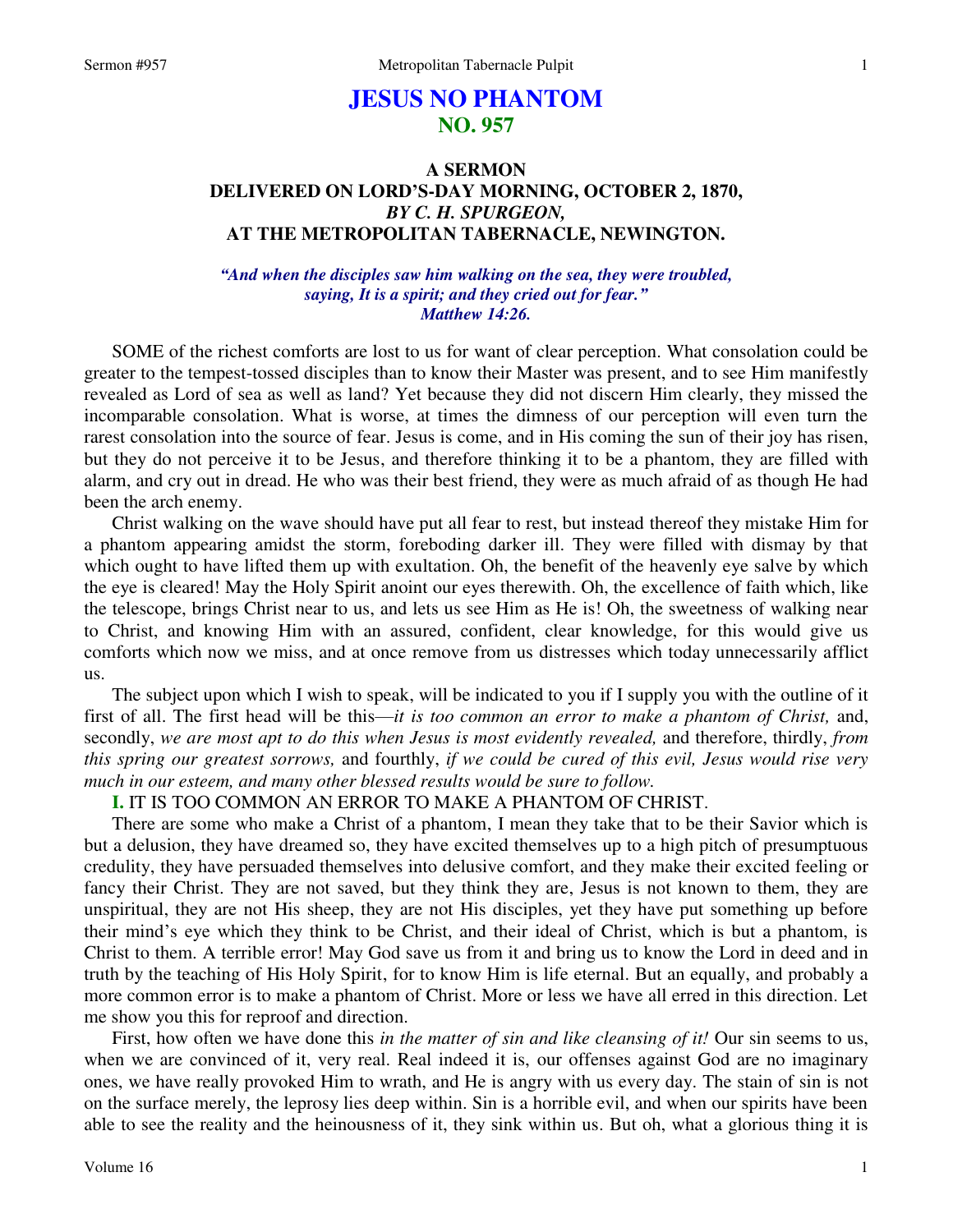when we can with equal vividness see the actual cleansing from sin which Christ confers on all believers by His precious blood! To see the scarlet and to weep over it is well, but then to see that same scarlet vanish in the pure white of the atoning sacrifice, this is better. Did you ever get as clear a perception of the second as you have done of the first? It is a great blessing when God makes sin to be experientially heavy to you so that you feel it, but it is a greater blessing still when the atoning blood is quite as vividly realized, and you see the sweat drops bloody of Gethsemane, and the pouring out of the life of the Redeemer upon Calvary, and the agonies unknown by which guilt was fully expiated before the eternal throne.

My brethren, when we are under concern of soul, or even after our first conviction, when sin returns heavily upon our spirits, our fears, and terrors, and alarms, are real enough, no one dares to say to us then that we are in a state of nervous excitement about a fiction, our danger then is right before us, as clearly as the flames are before some poor person immured in a burning house, we are sure of the danger, we see it, we perceive it, we feel it in the very core of our nature. But there is salvation provided by the Redeemer, He took our sin upon Himself, He suffered the punishment of it, He has put the sin away, believing in Him our sin has gone, we have a right to peace, we are fully warranted in standing before God and saying, "Who shall lay anything to the charge of God's elect?"

What we want is not to think of this as a dreamy thing, which may or may not be, but to realize it as a fact quite as sure, quite as certain as our distress and the sin which caused it. We are not to look through the storm upon the Savior and view Him as though He were a will-o'-the-wisp, a ghostly thing, while the storm that surrounds us is real, but to see a real Savior for real sin, and to rejoice in real pardon, a pardon which has buried all our sins, a real salvation, a salvation which has set our feet upon a rock beyond the reach of harm.

Brethren, if we came to this point about sin we should have less of the groaning, or if as much of the groaning, we should still have more of the rejoicing. We lament for sin, and we do well. I hope we shall till we reach the gates of heaven. Sin can never be too much lamented or repented of, but at the same time we are not to so mourn over sin as to forget that Jesus died, and thereby cancelled all our guilt. No, with every note of lamentation lift up the joyful strain of triumph, for iniquity is gone, Christ has finished transgression, made an end of sin, and he that believes in Him is not condemned, neither can he be, world without end.

The same remarks apply to *the matter of our acceptance with God after our pardon.* Dear brethren and sisters, if I may speak for the rest of you, our shortcomings in Christian duty are often very painfully real to our souls, we cannot preach a sermon, or offer prayer, or give alms, or do any service for our Lord but what we feel, when all is done, that we are unprofitable servants. The faults and imperfections of our service stare us in the face, and there is not a day we live but what we are compelled to say that we come very far short of what Christians should be, in fact, we are led sometimes to question whether we can be Christians at all, and very rightly are we anxious as to the truthfulness of our professions.

When we come to the Lord's Table, and examine ourselves, we find many causes of disquietude, and much reason for trembling of spirit. Looking through the whole course of our Christian career, shame must cover our face, we have good need to say, "Not unto us, not unto us be glory," we cannot suppose ourselves able to take any glory, our life has been so inglorious, so undeserving, so helldeserving. And there are some Christians to whom this state of things is very, very, very, very painfully conspicuous. They are of a desponding turn of mind, much given to looking within, and their inward corruptions and the outward displays thereof cause them continued disquietude and alarm.

My brethren, there is so much that is good about all this, that who shall condemn it? But at the same time the sacred balance of the soul must be maintained. Are my shortcomings real? Equally real is the perfect righteousness of Jesus Christ, in which all believers always stand. Are my prayers imperfect? Ay, but equally perfect and prevalent are the prayers and intercessions of my great Advocate before the throne. Am I defiled with sin, and therefore worthy to be rejected? Is that true? Equally true is it that in Him is no sin, and His eternal merits have weight with the ever-blessed Father, and stand me in as good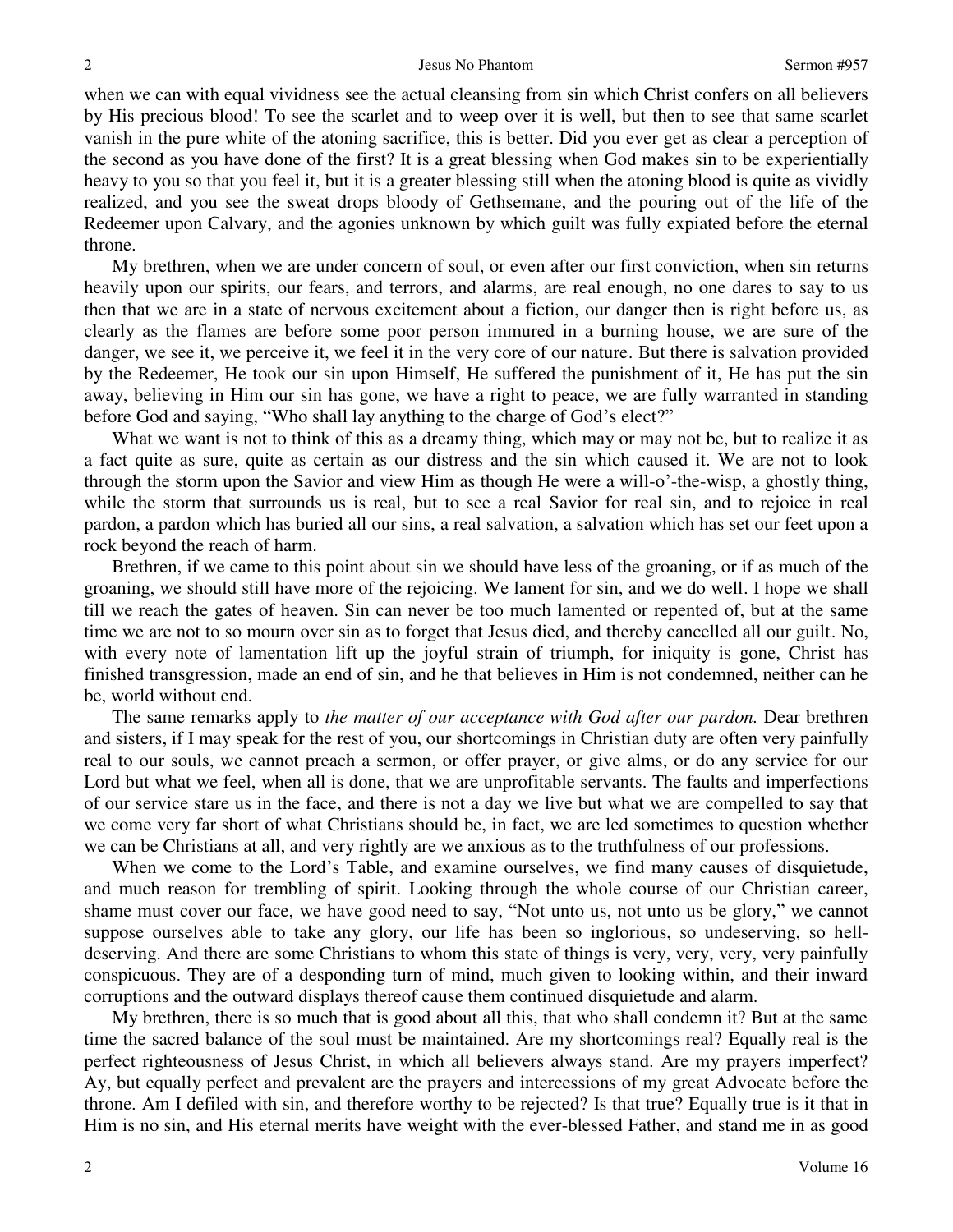a place as He, my representative and surety, stands before the throne. Yes, I am in myself unworthy, but I am accepted in the Beloved. "I am black," "Yes," says the believer, "it is so," add however the next clause, "but comely," equally sure it is that we are comely, yea, in God's sight we are "without spot or wrinkle, or any such thing."

As JEHOVAH sees us in Christ Jesus, He beholds no iniquity in us, Christ has put our blemishes away, and made us comely in His comeliness, He sees everything that is lovely in us, Christ has bestowed His own beauty upon us, for He is made this day of God unto us wisdom, righteousness, sanctification, and redemption. All we want is in Christ. Our standing is safe in Him, and the love of the Father towards us comes to us without diminution at any time, despite our flaws and failures, through the perfection of the beloved One's acceptance. Now do not overcloud this fact. Do not look at the Lord your righteousness as a phantom, do not cry out as if you thought His work to be an impalpable something that comforts others, but cannot comfort you. The work of Jesus is the grandest of all facts. O for faith to grasp it, and rely upon it as such!

The principle applies next *in the matter of sanctification.* Very real and close to our souls, my brethren, is the flesh, it makes us groan daily, being burdened, very close home to us are our corruptions—these foes of our own household worry us too much to allow us to forget them. Very plain to us also are our temptations, they await us on all sides. And the inward conflict which comes of our fallen nature, and the temptations of Satan and the world—this too is very clear. We can no more doubt our conflicts than the wounded soldier doubts the bloodiness of the battle.

All these things are evermore before our eyes to our grief. But I am afraid that here, too, Christ Jesus is often to us as an apparition merely, and not as a real sharer in our spiritual conflicts. Know you not, beloved, that Jesus Christ is touched with tender sympathy for you in all your temptations? Understand you not that He has prepared provision for you in all your conflicts that you may surely win the day? Expect you not even yet to say, I have overcome through the blood of the Lamb? Will you not at this hour shout the anticipatory note of triumph, "Thanks be to God, which gives us the victory though our Lord Jesus Christ"?

You have corruptions within—this is a fact, but Christ is formed in you the hope of glory—this is an equal fact. There is that in you which would destroy you, but there is also that implanted in you which cannot be destroyed—this is equally true. You are in the first Adam made in the image of the earthy, over this you lament, but in the second Adam you already begin to bear the image of the heavenly, and you shall perfectly bear it before long. Can you not grasp this? Alas! we do not lay hold of these things, do not get to say, as the apostle John did, "which we have seen, with our eyes, which we have looked upon, and our hands have handled, of the Word of life."

Too much is this with us a doctrine to be accepted because we are taught it, a matter to be received because some other persons have experienced it, but too little is it a subject of inward living experience. For you and me to know by blessed realization that it is so, that the Holy Spirit sent forth from the Father is in us and with us, and that Christ will overcome our sin within us by the power of the cleansing water which flowed with the blood from His side, and will as much deliver us from the power of sin, as He has already saved us from the guilt of sin—this is heavenly experience indeed.

We must not forget to illustrate this state of mind also by the condition of many saints when *under trial.* How often when the storms are out, and our poor barque is filling, do we realize everything but what we should! We are like the disciples on the Galilean Lake. The ship is real—ah, how the timbers creak! The sea is real—how the hungry waves leap up to destroy them! the winds are real—see how the canvas is rent to ribbons, how the mast bends like a bow! their own discomforts are real—wet to the skin with the spray, and drenched, and cold are they all! their dangers are real—the ship must certainly go down with all on board! everything is real but the Master walking on the waves, and yet, beloved, there was nothing so real in all that storm as the Master. All else might be a matter of deception to them, but He was real and true. All else did change, and pass away, and subside into calm, but He remained the same.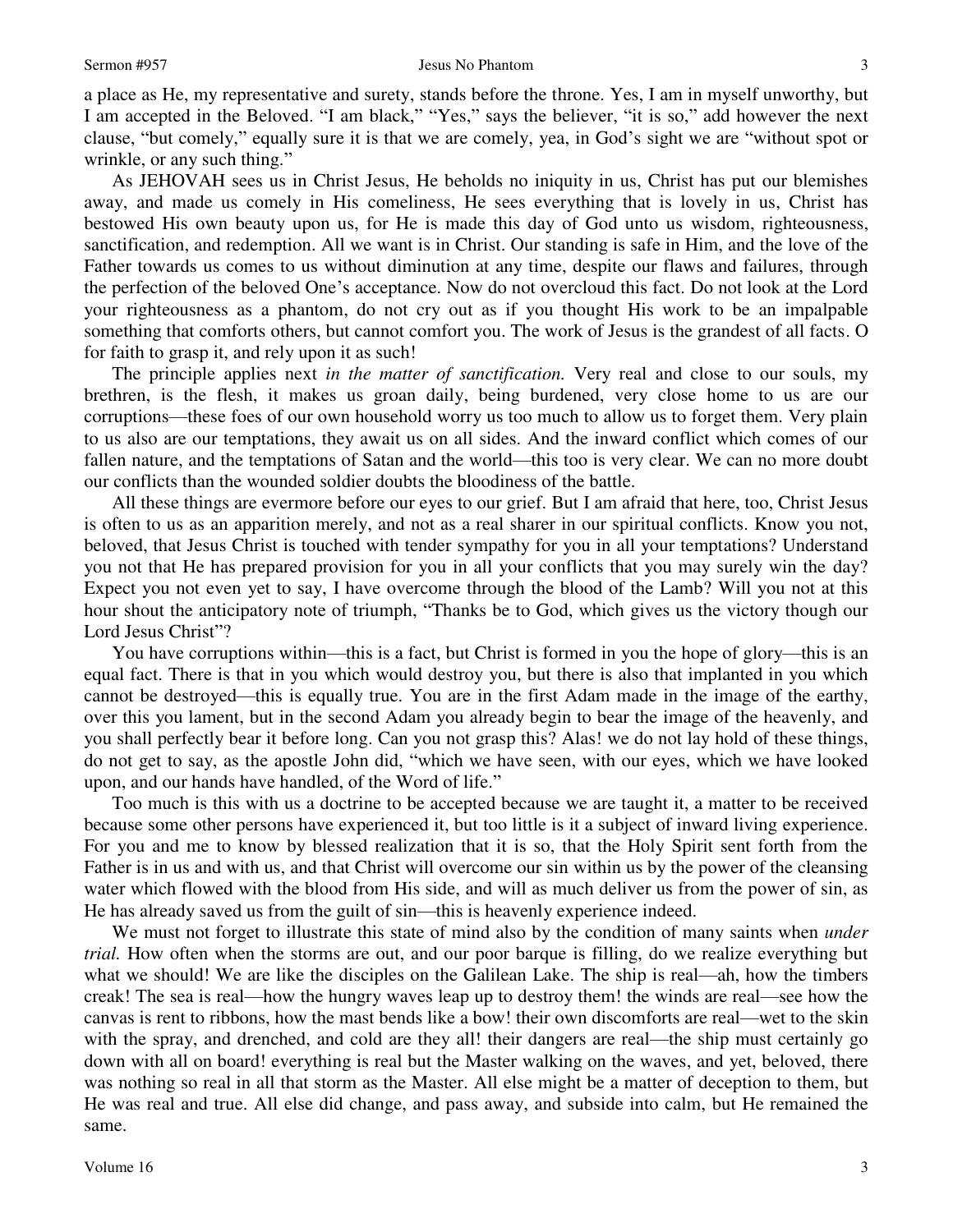Now observe how often we are in a similar condition. Our wretched circumstances, the bare cupboard, our bodily weakness, the loss of that dear child or parent, all the distresses that await us, the dread of bankruptcy, or penury, all these seem real, but that word, "I am with you," appears often in such circumstances to be a matter of belief certainly, but not a matter of realization, and that promise, "All things work together for good to them that love God, to them who are the called according to His purpose—" we dare not deny it, but we are not comforted by it to the degree we should be, because we do not grip it, grasp it, know it. The holy children in the fire knew they were in the fire, but they were safe because they knew to an equal certainty that the Son of man was there with them. And so in the furnace you know that "no trial for the present seems to be joyous, but grievous," know equally well that where Jesus is, the trial is blessed, and the affliction has sweetness in it unknown to aught beside.

I shall only illustrate this in two other points. My dear brethren, in the matter *of death,* I do not know whether you can all think of death without a shudder. I am afraid there are not many of us who can. It is very easy to sing, when we are here on Sundays rejoicing with all our brethren—

### *"On Jordan's stormy banks I stand, And cast a wishful eye."*

I am afraid, I am afraid, I am afraid we would rather live than die after all. A missionary told me the story of an old Negro woman in Jamaica who used to be continually singing, "Angel Gabriel, come and take Aunty Betsy home to glory," but when some wicked wag knocked at the door at the dead of night, and told her the angel Gabriel was come for Aunty Betsy, she said, "She lives next door." I am afraid it may possibly be so with us, that though we think we wish the waves of Jordan to divide so that we may be landed on the other shore, we linger on the bank shivering still. It is so. We dread to leave the warm precincts of this house of clay, we cast many "a longing, lingering look behind."

But why is it? It is all because we realize the dying bed, the death sweat, the pangs, the glazing eye—we often realize what never turns out to be reality, but do not realize what are sure to be realities, namely, the angelic watchers at the bedside, waiting to act as a convoy to bear our spirits up through tracts unknown of purest ether. We do not realize the presence of the Savior receiving saints into His bosom that they may rest there until the trumpet of the archangel sounds. We do not really grasp the rising again—

#### *"From beds of dust and silent clay, To realms of everlasting day."*

If we did, then our songs about dying would be more true, and our readiness to depart more abiding. For what is death? It is a pin's prick at the worst, often scarcely that, the shutting of our eyes on earth and the opening of them in heaven. So rapid is the departure of the saint, the movement of the soul from the body here to the presence of the Lord yonder, that death is scarcely anything, it is swallowed up in victory. O for the realization, then, of Jesus, and death would lose all its sting.

And once again, and this is the last illustration I will give on this point, I am afraid that in *Christian work* we very often fall into the same style of doubt. Here is an enterprise, and straightway if we are wise we realize the difficulties, if we are something more than wise we exaggerate these difficulties and conclude that with our slender means we shall never be able to grapple with them, but ah! why is it that we so seldom think of the living present Savior, who is the church's Head? Calculate the forces of the church if you will, but do not forget the most important item of all, the omnipotence of the Lord her King. Reckon up if you will all the weakness of her pastors, and teachers, and evangelists and members, but when you have done that, fancy not you have calculated all her resources, you have only considered the very fringe thereof, the main body and the strength of the church lies in the fullness of the Godhead bodily, which dwells in the person of Jesus Christ. Shall heathendom be real? shall priestcraft be real? shall Romanism be real? shall the corruption of the human heart and the alienation of the human will be real? and shall I not equally realize the omnipotence of Christ in the realm of spirit, and the irresistible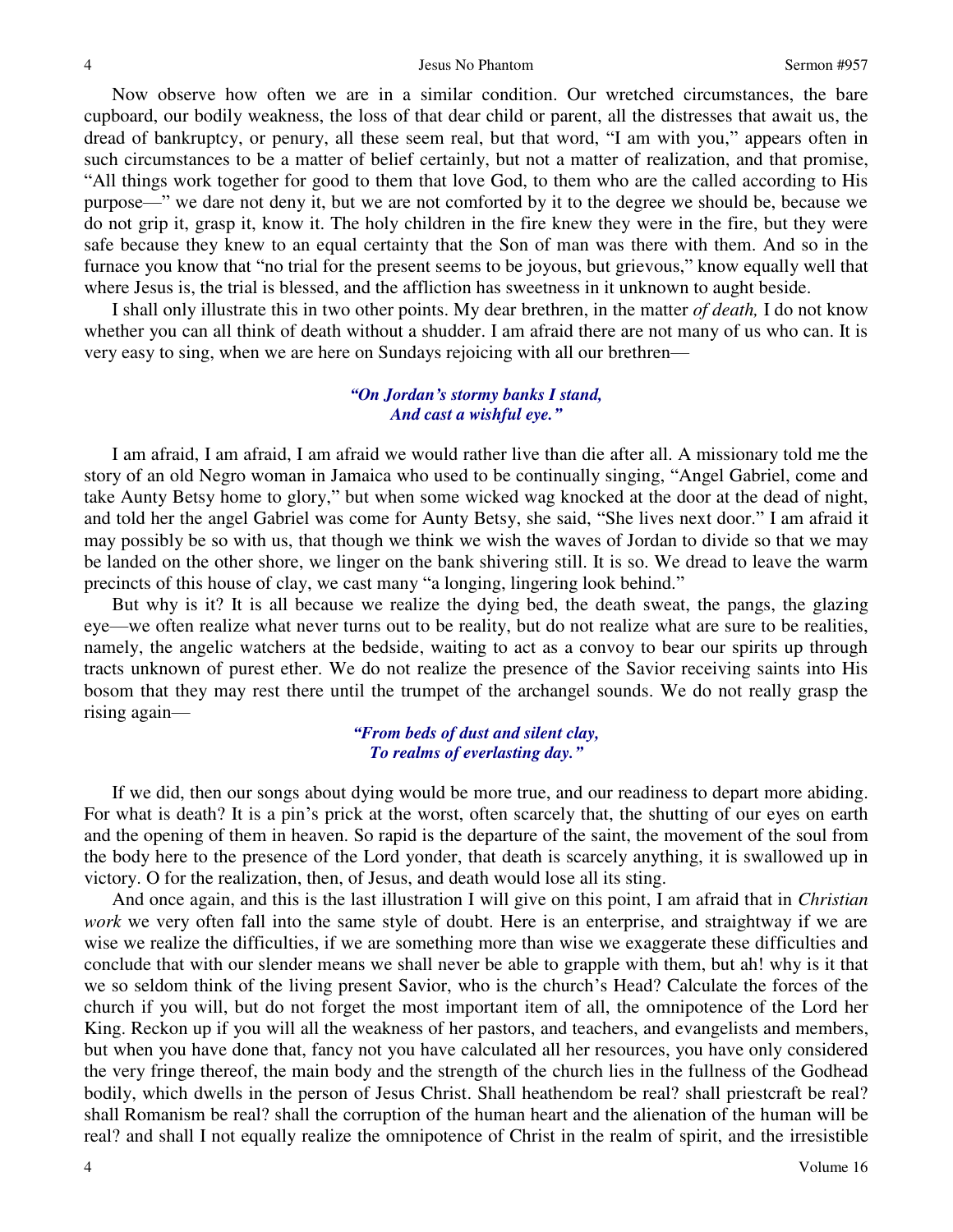power of the Holy Ghost, who can turn men from darkness into light, and from the power of Satan unto God? Let not Christ be a phantom to His church. In her worst hours, though tossed like a ship in the storm, let her Lord, as He walks the waves, be real to her, and she will do and dare right valiantly, and the results will be glorious. Thus much on the first point.

**II.** Secondly, the worst of it is that WE MAKE CHRIST A PHANTOM MOST WHEN HE IS MOST REALLY CHRIST, most really revealed as the Son of the Highest.

Observe, my dear brethren, when our Lord Jesus Christ walked on the land by the seashore, none of His disciples ever said, "It is a spirit," none of them said, "It is an apparition," yet they did not see Christ when He walked on the shore, on *terra firma,* they saw His manhood, that was all, there was no more to be seen of Christ as He walked there than there is to be seen of any other—simply a man, no Godhead is there revealed, but when Christ walked on the waves, there was more of Christ visible than there was on the land, then they saw His manhood, but they also saw His Godhead, who could make the liquid waves up-bear Him. There was more of Christ to be seen, and yet then they saw the least.

Is it not strange where He uncovers most, we see least, where He reveals Himself most clearly, our unbelieving eye is least able to see! Yet, mark you, Christ is never so truly Christ anywhere as when He works beyond the ordinary course of nature. He is Christ if He takes a little child upon His knee and blesses it, but more of the Christ is seen when He puts His hand upon the damsel, and raises her from the dead, or calls Lazarus out of the tomb. He is the Christ when He speaks a gentle word to a sorrowing heart, but oh, what a Christ He is when He says, "Winds be hushed, and waves be still!" Then is His glory laid open to faith's strengthened eye. Truly He is most Himself when He is most above all others, when, as high as the heavens are above the earth, so high are His thoughts above our thoughts, and His ways above our ways.

And, brethren, we have never seen Christ unless we have seen Him far above all others, and acting beyond the bounds of expectation and reasoning. The Christ is half hidden when He acts as another man. The whole Christ does not appear in the ordinary run of our affairs, it is in the extraordinary, the unusual, the unexpected, that we view the glory of Christ, and see Him fully. So it is that we refuse most to discern and glorify Him when He is most openly displayed.

Let me show my point. Christ, I say, walking on the sea, is most of all Christ there, and yet His disciples do not perceive Him, so in *the pardon of very great sin* you see the most of Christ, yet whenever a man has fallen into a great sin, that is, a vile sin in the esteem of others, then he says, "Ah! now I cannot be forgiven this." Why, man, Jesus is most truly Jesus when He pardons grievous iniquity. The putting away of your little transgressions, as you have thought them to be, do you think this is all He came for—to redeem such as have fallen and a little transgressed? Is He a little Savior for little sinners to be little worshipped?

Oh! but herein He comes to be Christ in deed and in truth, when bloody murders, black adulteries, scarlet blasphemies, and crimson filthinesses, are all washed away by His blood. Then see we Him as "a Savior and a great one," as one who is "mighty to save." Why is it that we will not discern Him when He abundantly pardons? Why, my brethren, do we honor Him as He should be honored, if we only think that the sentimentalism of sin is put away by Him? If we own that the reality, the filthiness, the damnableness of sin is put away by Jesus, and trust Him when our sins seem blackest, foulest, most abhorrent, then we do Him honor and see Him to be the Christ He is.

So again *in great distress* of the soul. It pleases God often after conversion to allow the fountains of the great deeps of our corruption to be broken up, and we never felt before as we do then, we had not expected this, and are overwhelmed with surprise to find ourselves such corrupt, such deceitful, such foul things. Then at the same time Satan will invade the heart with fierce temptations and diabolical insinuations, and, alas! our suspicious spirits will imagine that Jesus Himself cannot help us in such a condition.

Oh, but man, now is the time for the divine manifestation! Now shall you see the Christ. Do you suppose that the Lord Jesus comes only to speak peace to those who have peace already, or to give peace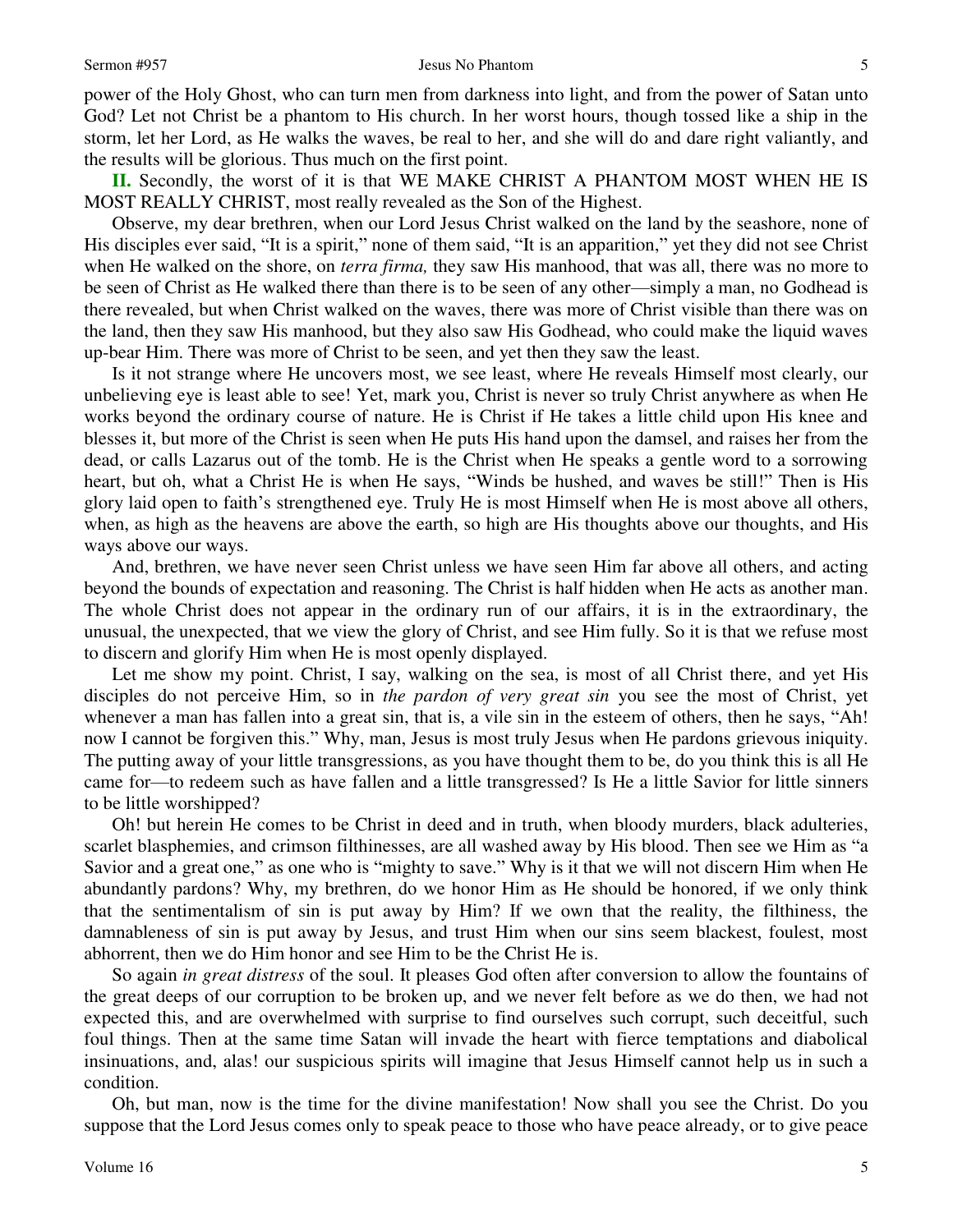to those enduring a trifling disturbance of mind? Man, do you think Jesus a superfluity? Or do you imagine that He is only suited for little occasions? Be ashamed of such insinuations, for He reigns on high above tremendous storms, He rules the largest waves and the most roaring floods, when all our nature is vexed, when our hopes are gone, and our despair is uppermost, it is amid the tumult of such a tempest that He says, "Peace, be still," and creates a calm. Believe in the Christ who can save you when your temptations threaten to swallow you up. Do not think Him to be only able to save when you are not in extremities, but believe Him to be best seen when your uttermost calamities are near.

I might select many other cases as illustrating this, but I will run over one or two in rapid review. We are perhaps enduring an *unusually severe trial,* and need more than usual support, but we fearfully say, "I cannot expect to be supported under this affliction." Ah! your Christ is a phantom, then. If you saw Him you would know that there is nothing too hard for Him, that the sustenance of a soul, when it is at its lowest famine point, is easy enough work for the divine Consolator, and you would cast yourself on Him believingly, and not act towards Him as now you do.

Yes, but you need great supplies for the present time of distress, your circumstances are trying to the last degree. Do not, now that you need great supplies, make Christ to be poor and stinting in your esteem, but rather, like Abraham, say, "The LORD will provide." Abraham, in extremity, when about to slay his son by God's command, finds that God interposes, and the ram is found for a burnt-offering. In your worst poverty Christ will interpose, Jesus will prove Himself to be the Lord of heaven and earth. You shall see that in Him all fullness dwells.

Can you only rely upon Jesus in little and ordinary troubles? I know it is sweet to run to Him in such times, but is He to be only an ordinary, fair-weather friend to cover you from little showers, and walk with you when a little gale is blowing, will He refuse to be with you in stormy weather, or to traverse with you the boisterous sea? O do not so miserably spirit away the Savior! Do not pantomime the Redeemer when you want Him in very deed. You have real poverty, and a real cross, and real difficulties, now in the mount of the Lord shall it be seen that He is true to His word, and His name, JEHOVAH-JIREH, across the darkness of your want shall be written as with letters of fire.

In times of *great* danger, again, we sometimes gloomily mutter, "Now we shall not be preserved, Christ has kept us up till now, and we quite believe that He would do so if the circumstances of today were no worse than those of times gone by, but now we are extremely tempted, now we are violently assailed, now our sorrows multiply, will He help us now?" Dare you say, "Will He?" when you know that He cannot change? Dare you say, "Can He?" Is anything too hard for the Lord? Are you going to make your Savior into a mere appearance? He is a real Savior, lean on Him, He will bring you safely through, cover you with His shield, and keep off the fiery darts from you. He will not leave you or forsake you.

Great deliverances! Alas! we fancy that these will never occur, Jesus will not work these as aforetime, so we wickedly imagine, and if they are wrought, we are like Peter, who could not realize his escape from prison. He knew the saints had prayed for him, but when he was delivered from the prison, and found himself in the streets of the city, he could not think it was a fact, he "wist not that it was true which was done by the angel, but thought he saw a vision." Often before God has delivered us, we have said, "it cannot be"—our Christ was only a spirit, and when He has delivered us we have said, "I do not understand it, I am overwhelmed with amazement," the fact being that we do not get such a grip of Christ as to be assured that He is real, present, mighty, gracious, or if we did, we should receive even His greatest deliverances as natural proofs of His goodness and greatness such as faith is warranted to expect.

"Is it not surprising," said one, "that God should have heard my prayers, and has been so gracious to me in providence?" "No," said an old saint, whose long experience had taught her more of the Lord, "it does not surprise me, it is just like Him, it is His way with His people." Oh, to feel that great mercy is like Him, that is what we should expect of God, that He should give great deliverances, should walk the waters of our griefs, and bid them cease their raging!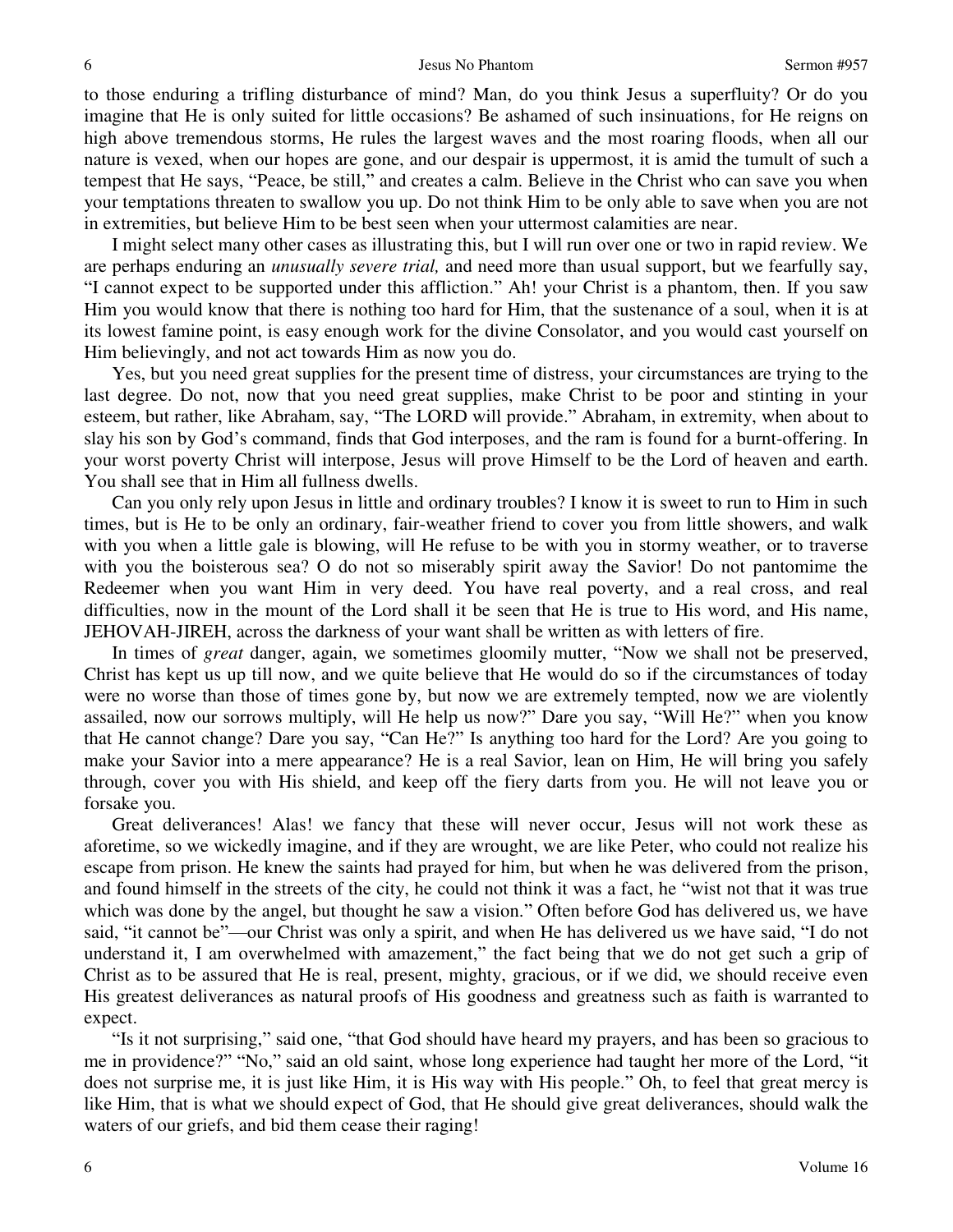It is a blessed faith which enables us to recognize Jesus on the waters, and to say, "I know it is Jesus, nobody but Jesus could act so wondrously, I might not have known Him if I had seen Him working in an ordinary way, or traveling like a common wayfarer, but here amidst extraordinary seasons I expected His help, if I had never seen Him before, I expected to see Him now, and now I do see Him, and I am not amazed, though I am delighted. I looked for Him, and knew that when the need of Him was greatest, His coming would be sure." When faith brightens the eye of hope with the flash of expectation, joy is not far away.

I will only add that if we will but realize Christ, our *great successes* which will be sure to come, over spiritual foes within and over difficulties without, will again infallibly prove to us His reality, but the probabilities are that we shall think Him not capable of giving us such great successes, and we shall toil on despondingly where we ought to have rejoiced in the Lord.

As to our ultimate future we have too often thought it will be hard *to die.* We have trembled at standing before the judgment seat, we have read of the day of judgment, and thought, "How shall I bear it?" forgetting that we shall know our Redeemer better in death than before, and in the resurrection and in the glory that shall follow, we shall see Him more clearly revealed than now, and therefore we ought to think more of Him and lean upon Him in all the great concerns of eternity with a great, a confident, and childlike faith.

**III.** But I must pass on to the third head. OUR GREATEST SORROWS ARISE FROM OUR TREATING OUR LORD AS UNREAL.

It is because of our attenuating, vaporizing, and spiriting our Lord away, and making Him into a myth so often, instead of gripping Him with a common sense, practical, firm, realizing faith, that we suffer so much from our troubles. For, brethren, it is a sad cause of trouble to have a phantom Redeemer, a Savior who cannot actually pardon sin when it comes to be great sin, a Savior who gives us only a little indefinite hope about our guilt, but does not literally put it away. This is the seed-bed of all manner of evil weeds. I do not wonder if you are vexed with doubts and fears if you have not realized Christ. O that you would all learn to sing with Hart these precious lines—

> *"A Man there is, a real Man, With wounds still gaping wide, From which rich streams of blood once ran, In hands, and feet, and side.*

*('Tis no wild fancy of our brains, No metaphor we speak; The same dear Man in heaven now reigns, That suffered for our sake).* 

*This wondrous Man, of whom we tell, Is true Almighty God; He bought our souls from death and hell, The price, His own heart's blood."*

Beware my brethren, of resting content with anything short of faith in an actual, literal, living Mediator, for nothing but reality will be of any use to you in the matter. Of course, with a phantom Savior for real sins, an apparition of a Redeemer for real bondage, you cannot find comfort. Of what use is the appearance of bread and the resemblance of water to famishing pilgrims in the desert? If you have a phantom helper for real woes you are the worse for such help. If your Savior does not actually and practically support you in times of need, and supply your wants and console you under depression, then in what respects are you better off than those who have no helper at all? Jesus is a friend indeed. His grace, love, and presence are no fictions, of all facts they are most sure. If I have to carry a real load, and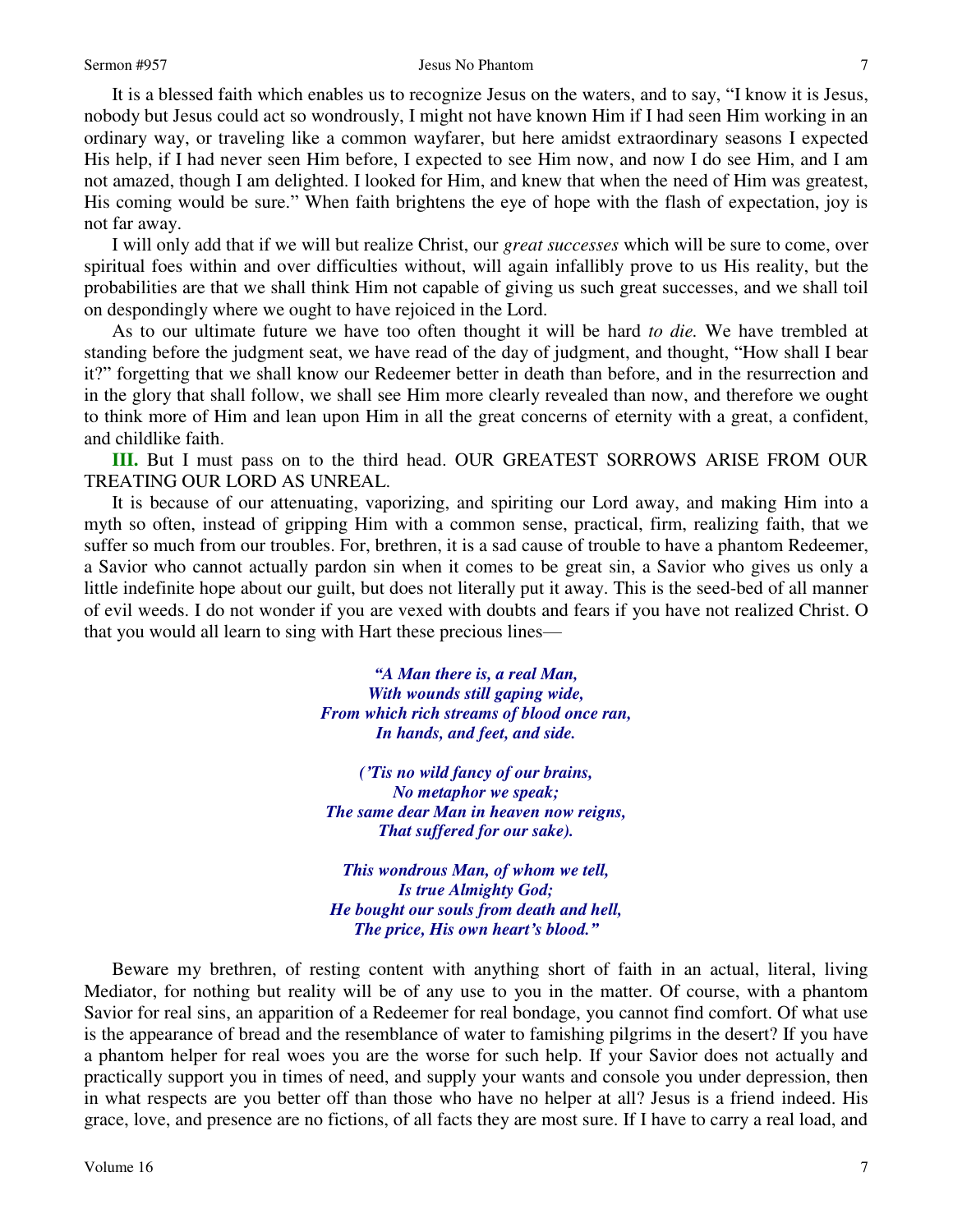then have a ghost to assist me, I am in truth unassisted. We want true power, force, and energy, in our helper, and all that faith sees in Jesus her Lord, but you will readily see how sorrows multiply where Jesus is lightly esteemed.

Besides, to some Christ is not only, as it were, an impalpable spirit, but He is really an indifferent, unfeeling spirit. Jesus to His disciples on the sea seemed as though He would have gone by them and left them to their fate, and we often dream that our gracious Lord is unmindful of us, at any rate, we forget that he is tenderly mindful of our case. It did not strike you when you were so poor last week that Jesus knew it, and was grieved for your affliction. You forgot, dear brother, when you were trembling as you went into the pulpit, that Jesus knew you trembled, and would uphold you while bearing your testimony. Too seldom do we remember that—

#### *"In every pang that rends the heart The Man of Sorrows bears a part."*

Ah! good husband, you knew your wife pitied you, you noted well the teardrop when she saw your grief. Ah! dear child, you knew your mother sorrowed for you. Ah, but if you did but know Christ, you would know this too, that He never puts you to an unnecessary pain, nor ever tries you with an unneeded trial. There is a needs be for all, and He has sympathy for you in all.

Many a poor sinner even imagines Jesus to be an angry spirit, and he cries out for fear. He imagines that Jesus is wrathful and will reject him with indignation. Ah! you do not truly realize my Savior if you think He would ever reject anyone who came to Him. When on earth what a real Physician of souls He was! He mingled with publicans and sinners, He did not talk about them as people who ought to be looked after, but He actually went after them Himself and suffered one of them to wash His feet with her tears, and wipe them with the hairs of her head. He was accustomed to touch diseased sinners with His finger as He healed them. He was not a dilettante Savior, He did not come into this world to save us from suppositious sin and imaginary troubles.

There is nothing which is more overlooked, but which ought to be better remarked about our Lord, than His common sense practicalness. He is utterly devoid of sham and pretense. He is always in the Gospel history as real as the scenes of life around Him, He never strikes you as theatrical and pretentious. May we all feel that He is really a loving Savior, a tender Savior, and a practical Savior to us. May you know Him, may you realize Him, and then your sorrows will either come to an end, or be accepted with thanksgiving.

## **IV.** Lastly, IF WE COULD BUT BE CURED OF THIS DESPERATE MISCHIEF, OUR LORD JESUS CHRIST WOULD HAVE A HIGHER PLACE IN OUR ESTEEM, AND MANY BENEFICIAL RESULTS WOULD FOLLOW.

For, first, did you notice that after the disciples knew it to be Christ, and He came into the ship with them, they said, "Of a truth you are the Son of God"? If you once realize Christ, you will know Him in His person as you never will know Him by all I can tell you, or you can read about Him. You once read about a man, you saw his likeness in the "Illustrated News," you heard people talk about him, but at last you were in his company, and sat down with him, and then you said, "Now I know the man, I did not before." Oh, if you can realize Christ so as to draw near to Him by faith, you will feel that you now begin to know Him in truth, and what is best, you will know Him then with assurance.

They said, "Of a truth you are the Son of God." You were persuaded that He is God by what you found in Scripture, but when you came to see Him, when He became real to you, the doctrine of His Deity needed no arguments to support it, the truth that Jesus Christ is Lord, is then woven into your very being. He is the Son of God to you, if to no one else.

What did those mariner disciples when they saw that it was indeed Jesus who trod the wave? It is added, "They worshipped Him." You will never worship a phantom, an image, an apparition. Know Jesus to be real, and straightway you prostrate yourself before Him. Blessed God, blessed Son of Man,